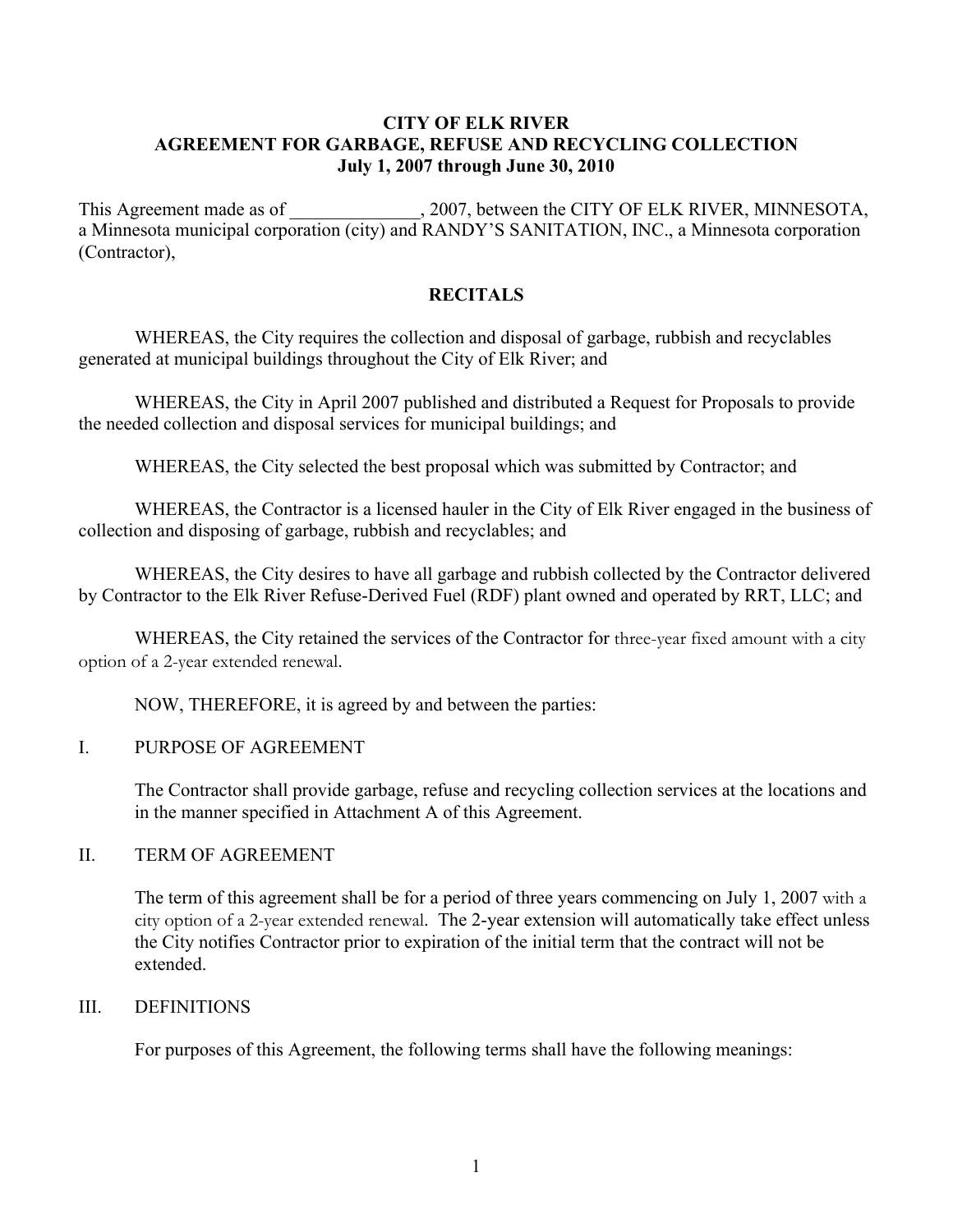"Garbage" means animal and vegetable waste resulting from the handling, preparation, cooking, service, and consumption of food.

"Recyclables" are reusable or reprocessable materials approved and agreed to by the parties hereto. Recyclables include such items as newsprint, corrugated and ledger paper, glass, plastics, tin cans, aluminum, used motor oil, batteries, tires, and other metal goods. Recyclables specifically exclude Refuse and compost.

"Refuse" is putrescible and nonputrescible solid waste from residences including Garbage and Rubbish, and specifically excluding yard waste, recyclables, and toxic and hazardous wastes. Refuse further excludes industrial, commercial, agricultural, and construction Garbage or Rubbish and wastes.

"Rubbish" is inorganic solid waste, including ashes, consisting of both combustible and noncombustible wastes, such as wood, bedding, crockery, and other nonreusable waste. Rubbish also includes nonrecyclable types of glass, paper, cardboard, and metal cans.

# IV. SCOPE OF AGREEMENT

- A. Collection Service
	- 1. Garbage and Refuse Collection
		- a. Cart containers are to be furnished and maintained in good condition by the **Contractor**
		- b. Garbage and Refuse collection shall not include toxic and hazardous waste.
		- c. The Contractor shall deliver to and dispose of all such Refuse and Garbage at the Elk River RDF Plant owned and operated by RRT, LLC.
		- d. The Contractor shall maintain receipts verifying amounts delivered to and disposed at the Elk River RDF Plant. Such receipts shall be made available for inspection by the City Administrator or an unauthorized representative.
		- 2. Recycling Collection
			- a. The Contractor shall not mix other types of Refuse or inorganic materials with the recyclables or take any action so as to make the recyclable material unacceptable to the operators of the recycling center.
			- b. The Contractor must provide monthly tonnage reports for all materials collected. The required information includes the market, the receipts, and the net weight and type of material.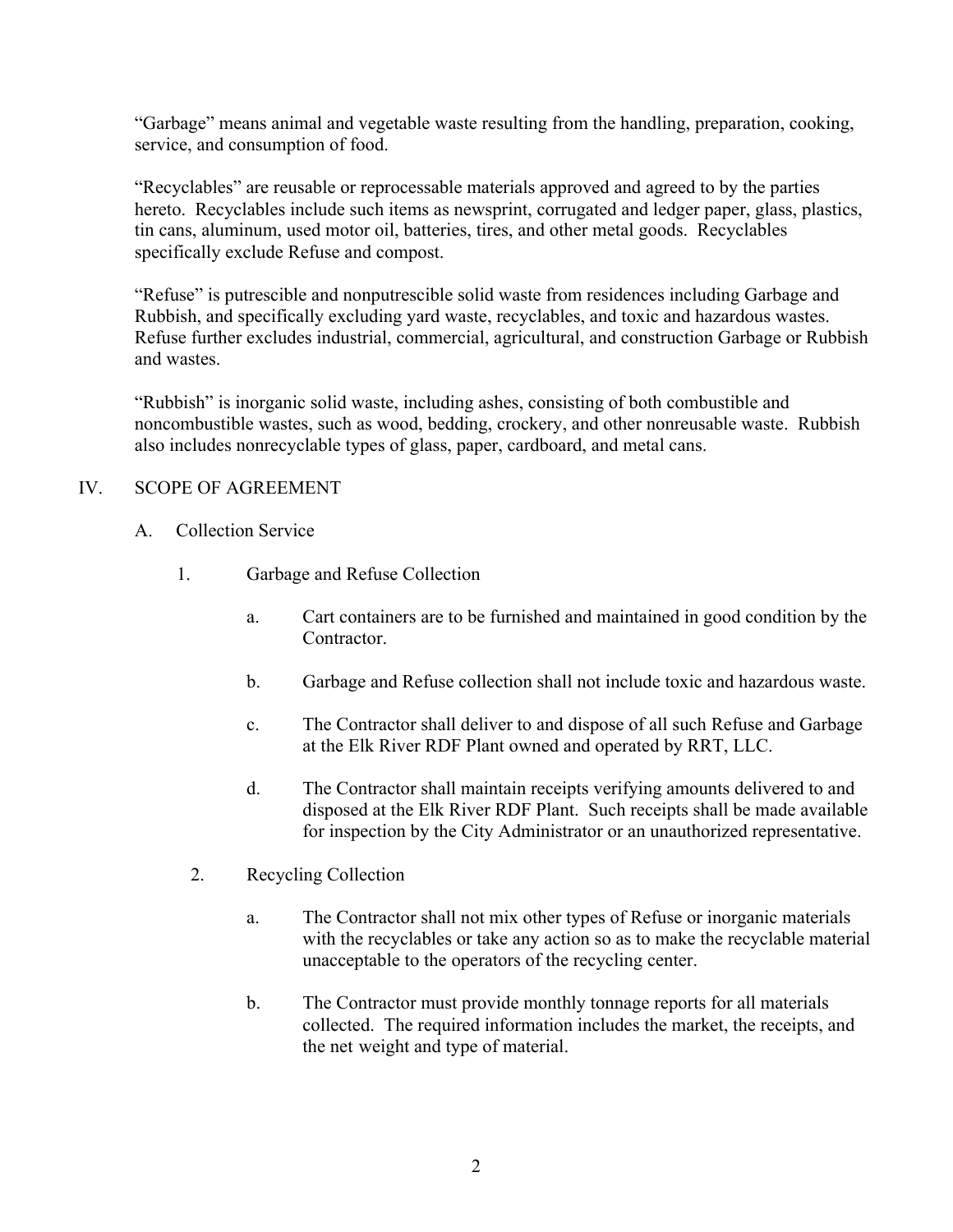## B. Service Schedule

- 1. Only such pick-ups shall be made as have been authorized by the City, and the Contractor shall not be entitled to payment for any pick-up(s) made and not authorized by the City.
- 2. The City reserves the right to improve any street or alley which may prevent the Contractor from traveling his/her accustomed route(s) for collection. The Contractor shall contact the Environmental Administrator prior to each construction season to determine areas of conflict and possible alternate routes or solutions. No additional compensation will be made for this interference.
- 3. The City reserves the right to adjust the services identified in Attachment A during the time of this Agreement. In the event such adjustments are made, the City and Contractor shall negotiate appropriate adjustments to the contract payment outlined in Attachment B.
- C. Performance of Collection
	- 1. Equipment
		- a. The Contractor shall make all collections of Garbage, Refuse, and Recyclables in water-tight metal receptacles or vehicles with closed tops so constructed that their contents will not leak, spill, or scatter there from. Should any Garbage, Refuse, compost, or Recyclables be dumped or spilled in collecting or transporting, it shall be immediately cleaned up. A broom and shovel in good useable condition should be placed and maintained on each vehicle for this purpose. Receptacles and vehicles shall be kept clean and as free from all offensive odors as possible and shall not be allowed to stand in any street, alley, or other place longer than is reasonably necessary to collect Garbage and Refuse.
		- b. All vehicles shall be painted and marked uniformly and shall have the hauler's name and telephone number prominently displayed in letters of a contrasting color, at least three inches high, on each side of the vehicles.
		- c. The Contractor shall keep all equipment used in the performance of the work in good operating condition and in a clean, sanitary condition, shall thoroughly disinfect each vehicle at least once a week unless the same has not been used since the last disinfection thereof, and shall thoroughly inspect each vehicle as necessary. They shall be equipped to meet all federal, state, and municipal regulations concerning vehicles used on public roads and maintained to meet these standards. Equipment is subject to periodic inspection by the City.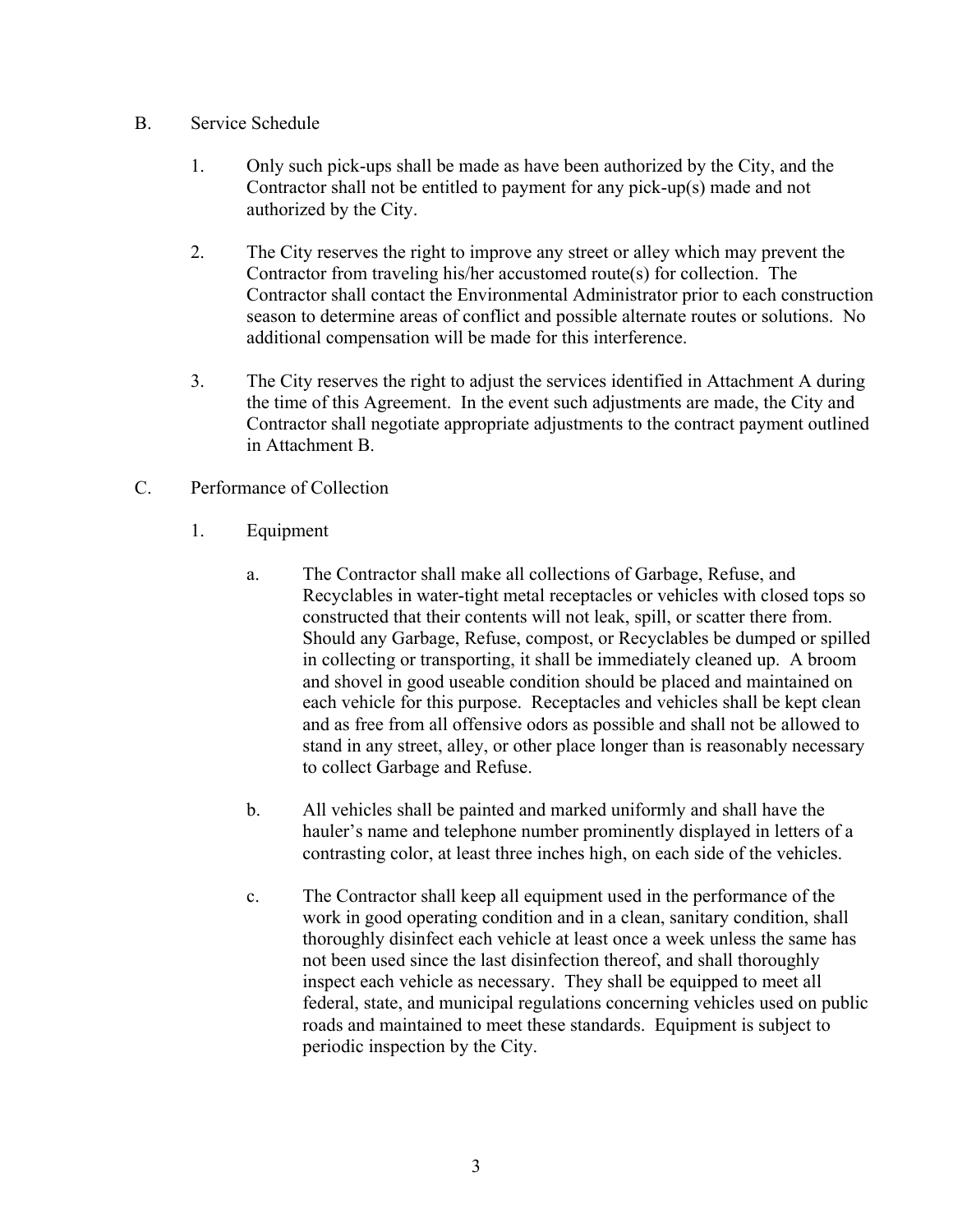- d. The Contractor shall furnish the City with a written description of all vehicles and equipment to be used within the City of Elk River in the performance of this Agreement and shall advise the City in writing of any withdrawal of a part of such equipment or of any change therein within one week of the time of making such change.
- e. Each collection vehicle shall have a flashing light warning system, fire extinguisher, and proper back-up alarms as approved by the City.
- 2. Personnel Requirements
	- a. There shall be no limitation on the size of the hauler's collection crew so long as they are sufficient to fulfill the requirements of the specifications of this Agreement.
	- b. The Contractor's employees shall handle all containers with reasonable care to avoid damage, replace the containers in an upright position on the boulevard adjoining the curb, and dispose of any spilled materials promptly. The Contractor's employees will also report to the Contractor any violations of regulations they observe in the performance of their work. Employees shall be sober at all times in the performance of their duties, be of a presentable appearance, perform work in a neat and quiet manner, and at all times be courteous to the public.
- 3. Supervision
	- a. All services to be performed for the City by the Contractor pursuant to the terms of this Agreement shall be supervised by such employee, agent, or officer of the City as the City Administrator shall designate. The designated inspector may have access to all of the Contractor's Elk River records and equipment at reasonable times.
- 4. Complaints
	- a. Whenever the City notifies the Contractor of a location which has not received scheduled service, the Contractor is required to service such location no later than the following working day from the time of complaint. A record of all complaints and action taken thereon shall be kept by the Contractor.
- 5. Legal Compliance
	- a. The Contractor shall comply with all applicable ordinances of the City and the laws and regulations of Sherburne County and the State of Minnesota and its agencies relating to sanitation and collection of Garbage and Refuse.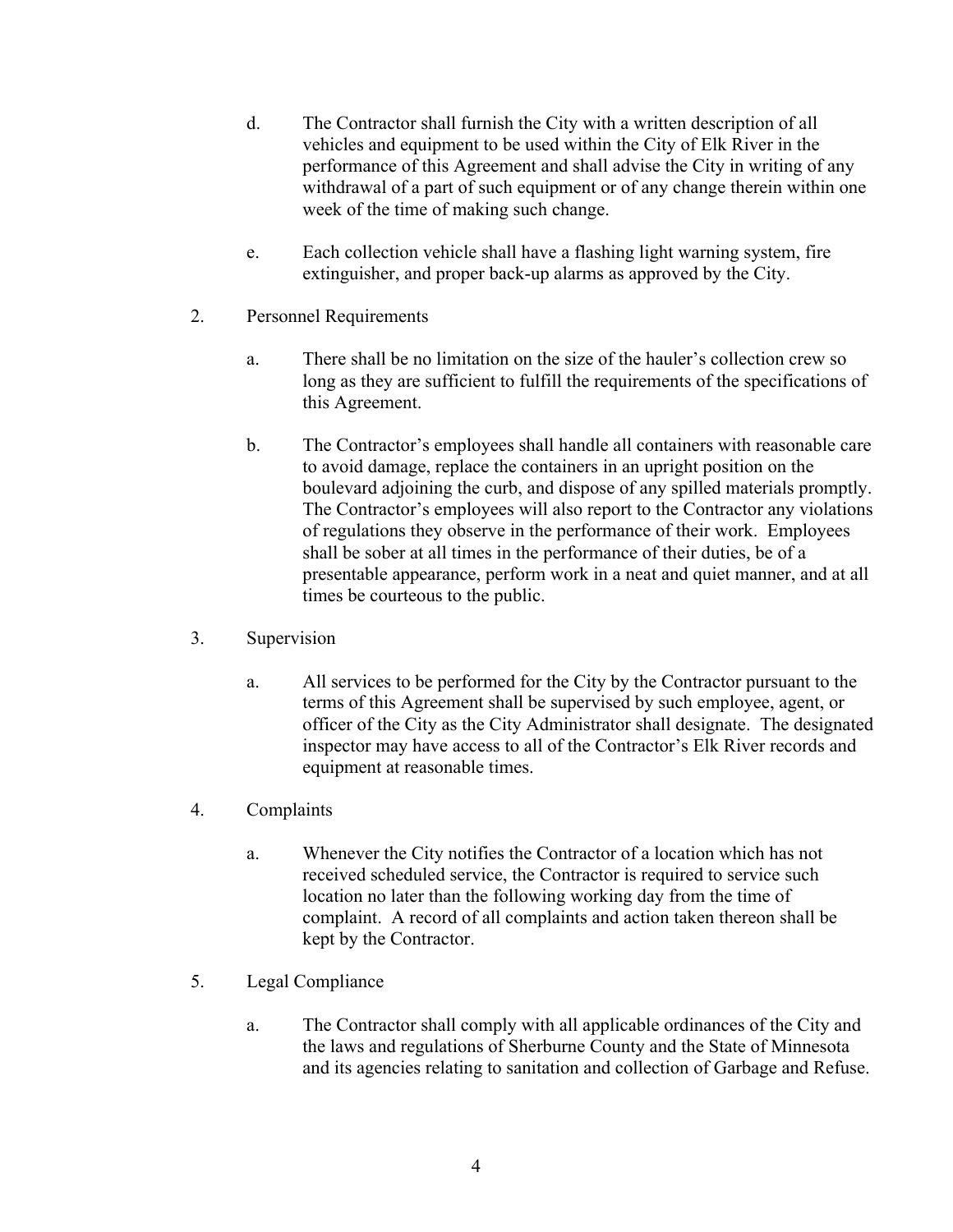- b. The Contractor shall report all violations of ordinances pertaining to garbage and refuse collection and disposal for enforcement purposes, including all unsanitary and filthy conditions, to the City Environmental Office.
- 6. Safety
	- a. The Contractor shall provide and maintain all sanitary and safety accommodations for the use and protection of its employees as may be necessary to provide for their health and welfare and comply with federal, state, and local codes and regulations, as well as those of other bodies and tribunals having jurisdiction. Employee safety and sanitation facility regulations are set forth in Minnesota Statutes 182 and in the Department of Labor and Industry's Labor Safety Code (LISC 73-75).

## V. Payment under Agreement

- A. The City will compensate the Contractor, according to the rates set forth in Attachment B, for collection of Garbage, Refuse, and Recyclables.
- B. During the period of the Agreement, the City will pay to the Contractor such compensation on a monthly basis, upon receipt from the Contractor of a bill and the monthly tonnage report. The compensation shall be for the collection service billed during the preceding calendar month in accordance with the directions from the City Administrator.
- C. State sales tax and surcharges.

The applicable state sales taxes and surcharges shall be paid to the state by the **Contractor** 

## VI. Performance of Agreement

- A. The Contractor shall keep complete and accurate records in accordance with generally accepted accounting practices.
- B. The Contractor shall supply all labor, material, and equipment necessary for the carrying out of the Agreement.
- C. Insurance

During the entire period of the Agreement, the Contractor shall maintain, at its cost and expense, and file with the City, policies or certificates of Workers' Compensation and Liability Insurance. Minimum insurance policy coverage requirements are \$500,000 bodily injury per person, \$1,000,000 aggregate per occurrence, and \$50,000 property damage. All policies evidencing insurance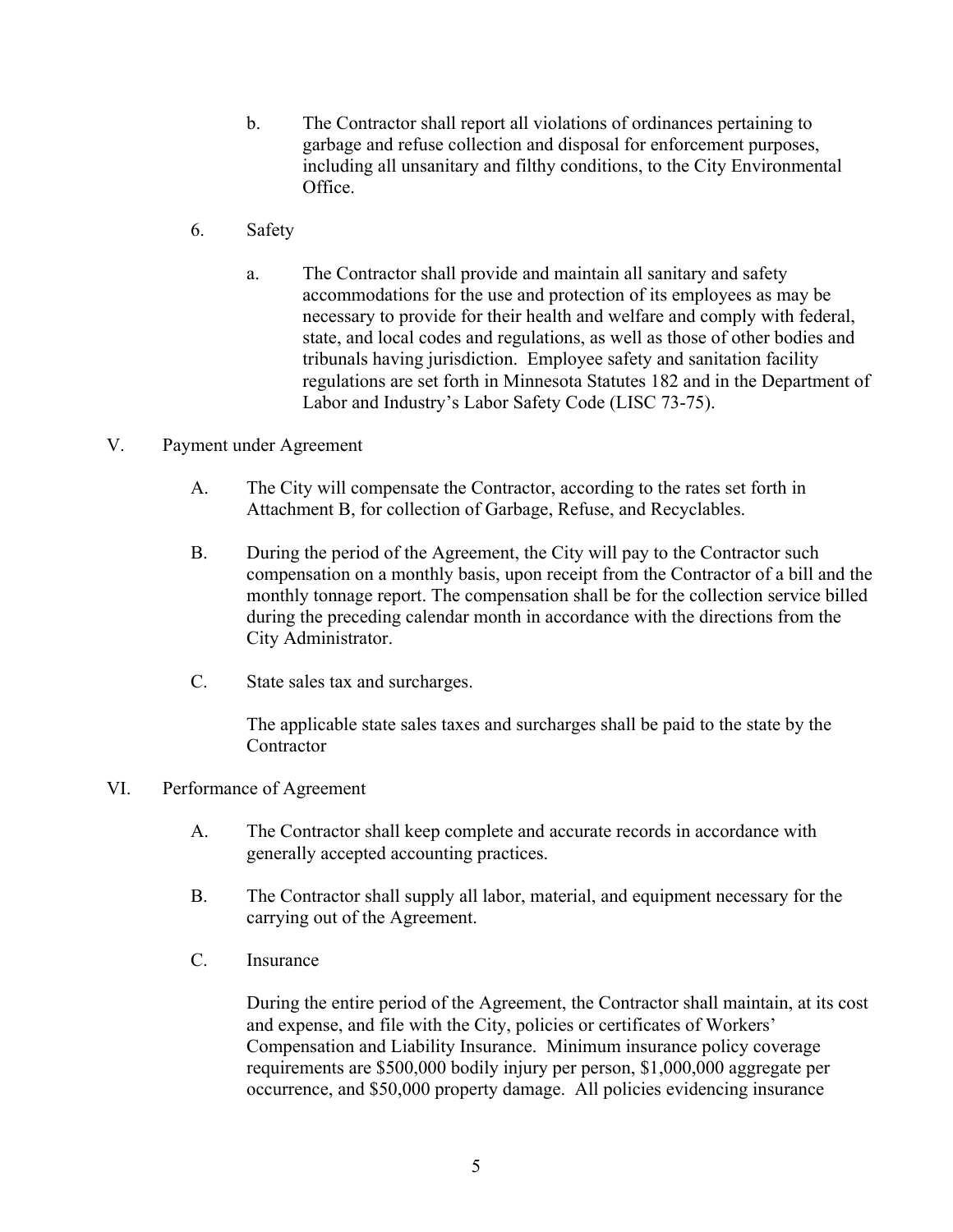required by this paragraph shall name the City and the Contractor as named insureds, and shall insure the City and the Contractor by reasons of any act or omission, including negligence, of the Contractor or of the Contractor's employees or agents in connection with the performance of this Agreement, including claims arising out of the use of or operation of any vehicles used by the Contractor or the Contractor's employees or agents in performing this Agreement. Such policies shall be in form and content satisfactory to the City Attorney and shall be filed with the City Clerk. A certificate showing that the Contractor has in effect the aforesaid insurance covering both the Contractor and the City shall be filed with the City Clerk within ten (10) days from the execution of the Agreement, and yearly thereafter, at least thirty (30) days prior to the date of the expiration of said policies of insurance for each year of the Agreement. All of the foregoing policies shall be issued by an insurance company or companies licensed to do business in the State of Minnesota and authorized to assume the risks covered thereby. Memorandum policies and receipts for the payment of premiums shall be filed with the City showing payment of premiums for at least one year in advance and on each renewal date provided therein.

D. Performance Guarantee

Contractor's Bond in the amount \$1,917.50 shall be kept in full force and effect throughout the term of this Agreement to guarantee Contractor's Performance under this Agreement.

E. Indemnification

The Contractor agrees to indemnify and hold harmless the City, its agents, officers, and employees from any and all claims, causes of action, liabilities, losses, damages, costs, expenses including reasonable attorneys' fees, suits, demands, and judgments of any nature, because of bodily injury to, or death of, any person or persons and/or because of damages to property of the Contractor or others, including loss of use from any cause whatsoever, which may be asserted against the City on account of any act or omission, including negligence, of the Contractor, or the Contractor's employees or agents in connection with the Contractor's performance of this Agreement. The Contractor agrees to defend any action brought against the City on any such matters, and to pay and satisfy any judgment entered theron together with all costs and expenses incurred in connection therewith. The City shall in no way be liable for any claims or charges incurred by the Contractor in the performance of this Agreement.

F. Guaranty of Nondiscrimination

The Contractor agrees that during the life of the Agreement, the Contractor will not, within the State of Minnesota, discriminate against any employee or applicant for employment because of race, color, creed, national origin or ancestry, or sex, and will include a similar provision in all subcontracts entered into for the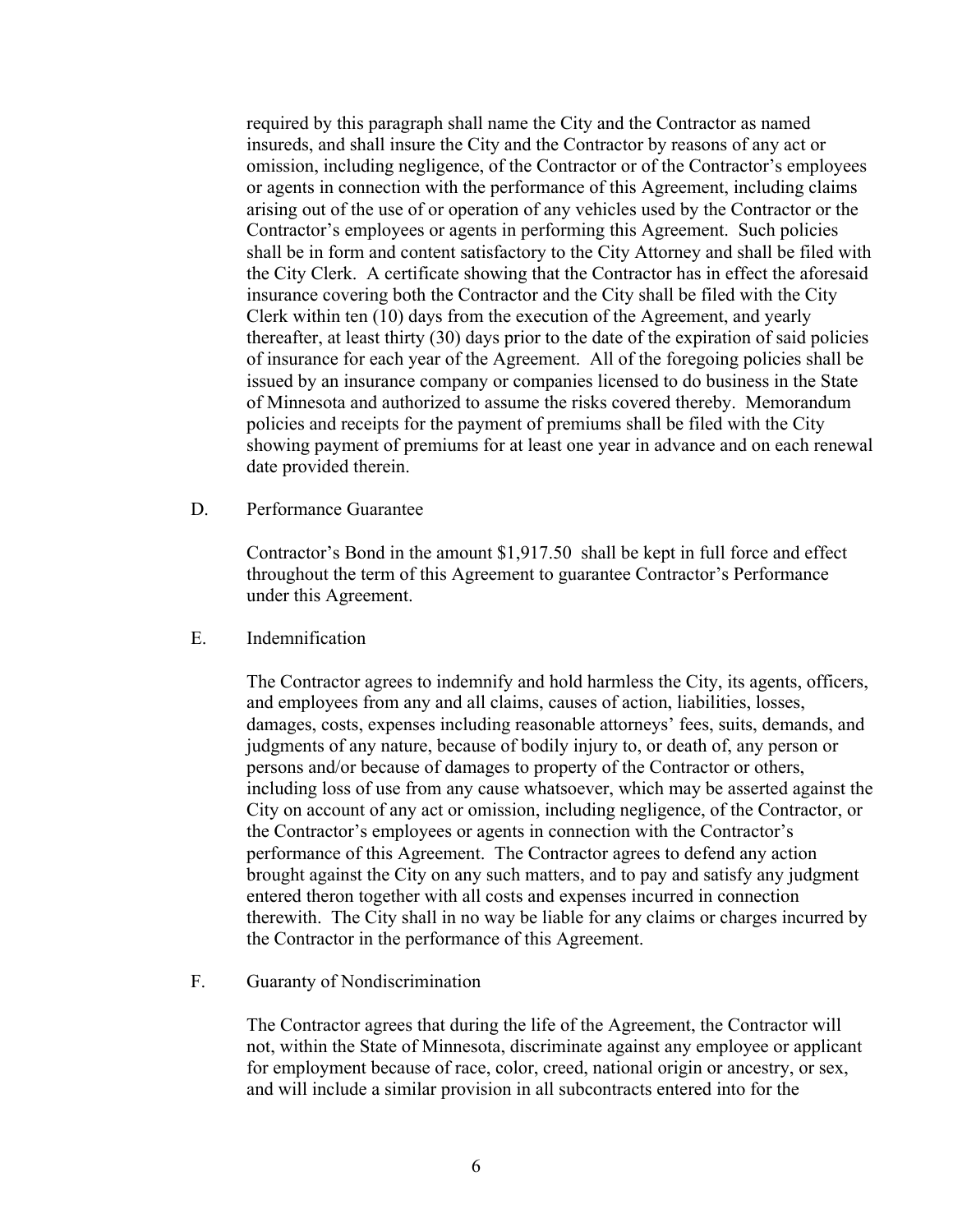performance thereof. The Agreement may be cancelled or terminated by the City, and all money due or to become due may be forfeited for a second or subsequent violation of the terms or conditions of this paragraph. This paragraph is inserted in the Agreement to comply with the provisions of Minnesota Statutes, § 181.59.

G. Payment of Subcontractors and Employees.

The Contractor shall promptly pay all persons doing work or furnishing skills, tools, machinery, or materials or insurance premiums or equipment or supplies and all just claims for such work, material, equipment, insurance, and supplies in and above the performance of this Agreement.

- VII. Assignment and Transfer of Agreement.
	- A. The Contractor will not make or create, or suffer to be made or created, any total or partial sale, assignment, conveyance, or lease, or any trust or power, or transfer in any other mode or form of or with respect to this Agreement or any part thereof or any interest therein, or any Agreement or agreement to do any of the same, without the prior written approval of the City, which approval will not be unreasonably withheld.
	- B. The City shall be entitled to require, except as otherwise provided in this Agreement, as conditions to any such approval that:
		- 1. Any proposed transferee shall have the qualifications and financial responsibility, as reasonably determined by the City, necessary and adequate to fulfill the obligations undertaken in this Agreement by Contractor; and
		- 2. The transfer does not create an anti-trust situation in the local refuse hauling industry that is contrary to the public interest of the residents of Elk River; and
		- 3. Any proposed transferee, by instrument in writing satisfactory to the City, for itself and its successors and assigns, has expressly assumed all of the obligations of service under this Agreement and agreed to be subject to all the conditions and restrictions to which service is subject. It is the intent of this Section VII, together with other provisions of this Agreement, that (to the fullest extent permitted by law and equity and excepting only in the manner and to the extent specifically provided otherwise in this Agreement) no transfer of, or any interest therein, however consummated or occurring, whether voluntary or involuntary, shall operate, legally or practically, to deprive or limit the City of or with respect to any rights or remedies or controls provided in or resulting from this Agreement; and
		- 4. There shall be submitted to the City for review all instruments and other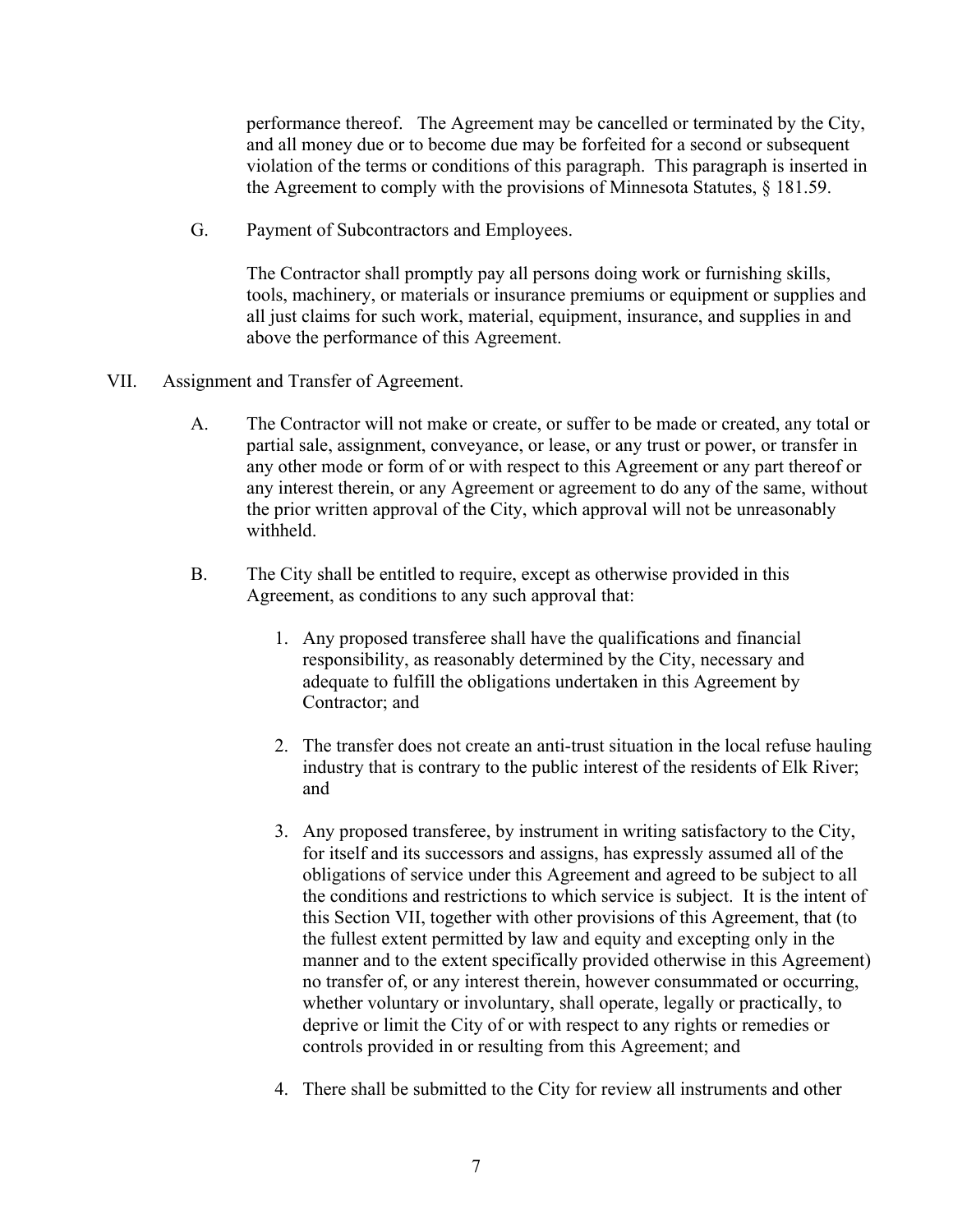legal documents involved in effecting such transfer, and if approved by the City, its approval shall be indicated to the Contractor in writing. The proposed transferee shall submit to the City for review all bonds, insurance policies, and any and all other documents required by this Agreement, and if approved by the City, its approval shall be indicated to the proposed transferee in writing.

## VIII. Termination of Agreement

- A. If the City determines that the Contractor is in violation of the terms of this Agreement, a written notice will be sent to the Contractor allowing ten (10) days to comply. Failure by the Contractor to comply within the 10 day cure period will result in cause for the City to immediately terminate this Agreement by written notice to the Contractor.
- B. If the Contractor fails to fulfill any of the provisions of this Agreement, the City Administrator shall be authorized to hire such personnel or equipment, or assign City employees and equipment, as may be necessary to do such work and the cost of such expenses thereof may be charged and deducted from any monies due the Contractor, collected from the Contractor, or collected by recourse to the Contractor's performance guarantee submitted pursuant to Section VI.D.

## IX. Entire Agreement

This Agreement, within Attachments A and B, incorporated herein by reference, is the entire agreement between the parties. No modification of this Agreement shall be valid or effective unless made in writing and signed by the parties hereto.

IN WITNESS WHEREOF, the City of Elk River and Randy's Sanitation, Inc. have executed this Agreement the day and year written below.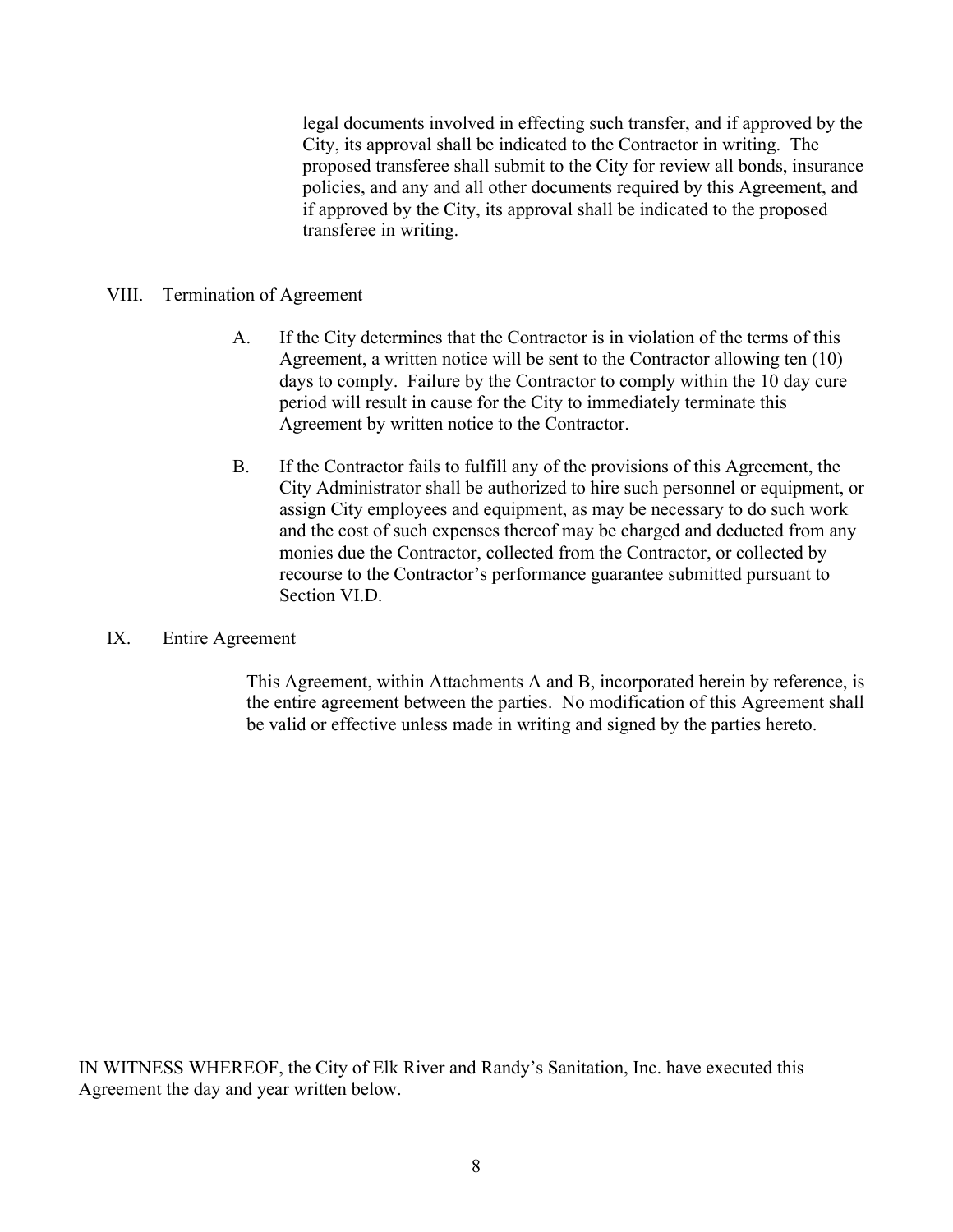# RANDY'S SANITATION, INC CITY OF ELK RIVER

| - |  |  |
|---|--|--|
|   |  |  |

Its: \_\_\_\_\_\_\_\_\_\_\_\_\_\_\_\_\_\_\_\_\_\_\_\_\_\_\_\_\_ Its: Mayor

Stephanie A. Klinzing

 $\mathbf{By:}$ 

Lori Johnson Its: City Administrator

Date: \_\_\_\_\_\_\_\_\_\_\_\_\_\_\_\_\_\_\_\_\_\_\_\_\_\_\_ Date: \_\_\_\_\_\_\_\_\_\_\_\_\_\_\_\_\_\_\_\_\_\_\_\_\_\_\_\_\_\_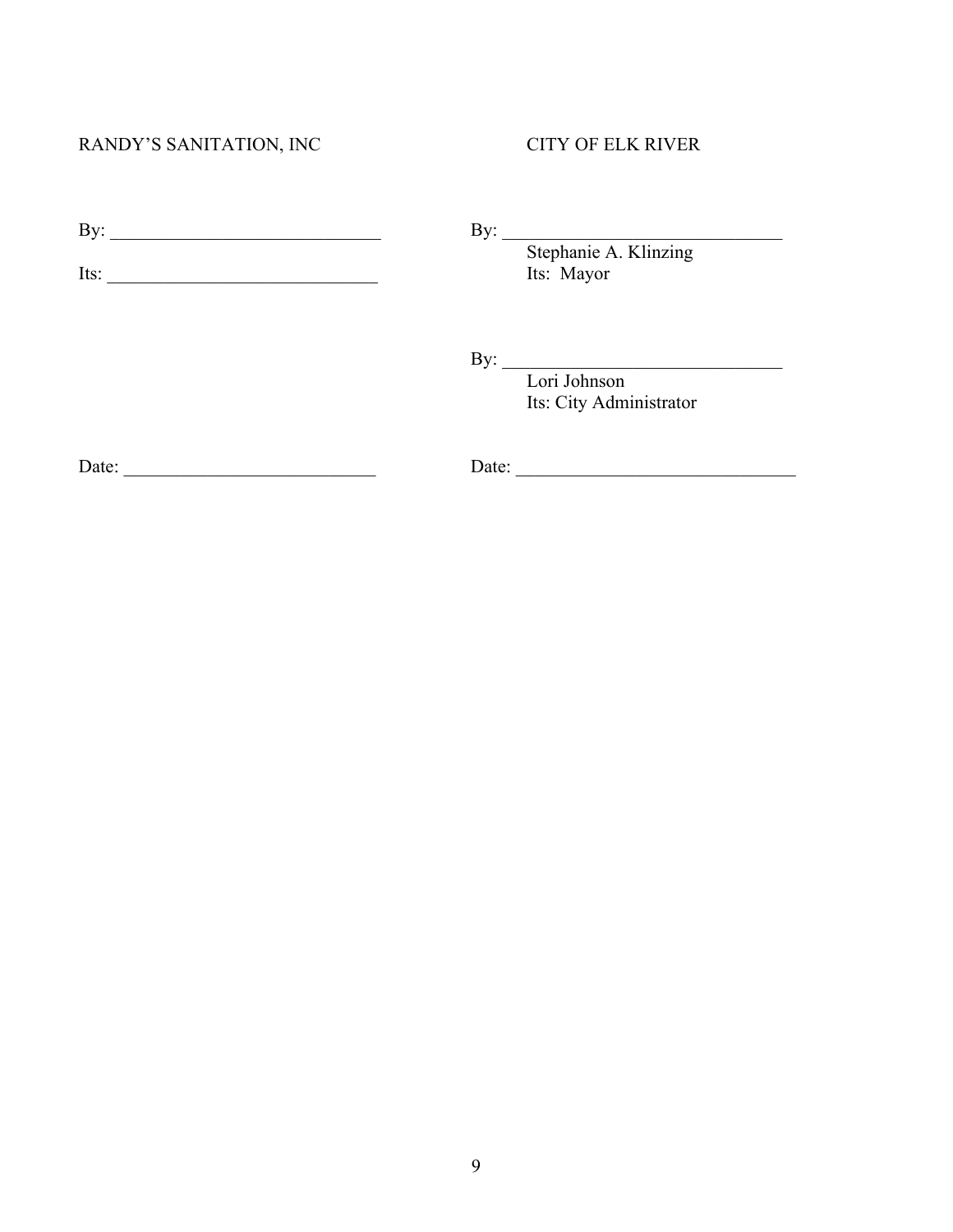## CERTIFICATES OF ACKNOWLEDGMENT

## STATE OF MINNESOTA ) ) ss. COUNTY OF SHERBURNE)

On this day of \_\_\_\_\_\_\_\_\_\_, 2007, before me personally appeared \_\_\_\_\_\_\_\_\_\_\_, to me know, who, being duly sworn, did say he is the settled and solution of Randy's Sanitation, Inc., and acknowledged that he executed the same as his free act and deed.

Notary Public

 $\mathcal{L}_\text{max}$  , and the set of the set of the set of the set of the set of the set of the set of the set of the set of the set of the set of the set of the set of the set of the set of the set of the set of the set of the

 $\mathcal{L}_\text{max}$  , and the set of the set of the set of the set of the set of the set of the set of the set of the set of the set of the set of the set of the set of the set of the set of the set of the set of the set of the

# STATE OF MINNESOTA ) ) ss. COUNTY OF SHERBURNE)

On this \_\_\_\_\_ day of \_\_\_\_\_\_\_\_\_\_, 2007, before me personally appeared Stephanie A. Klinzing and Lori Johnson, to me personally known, who, being duly sworn, did say they are the Mayor and City Administrator of the City of Elk River, Minnesota, and acknowledged the instrument to be the free act and deed of said corporation.

Notary Public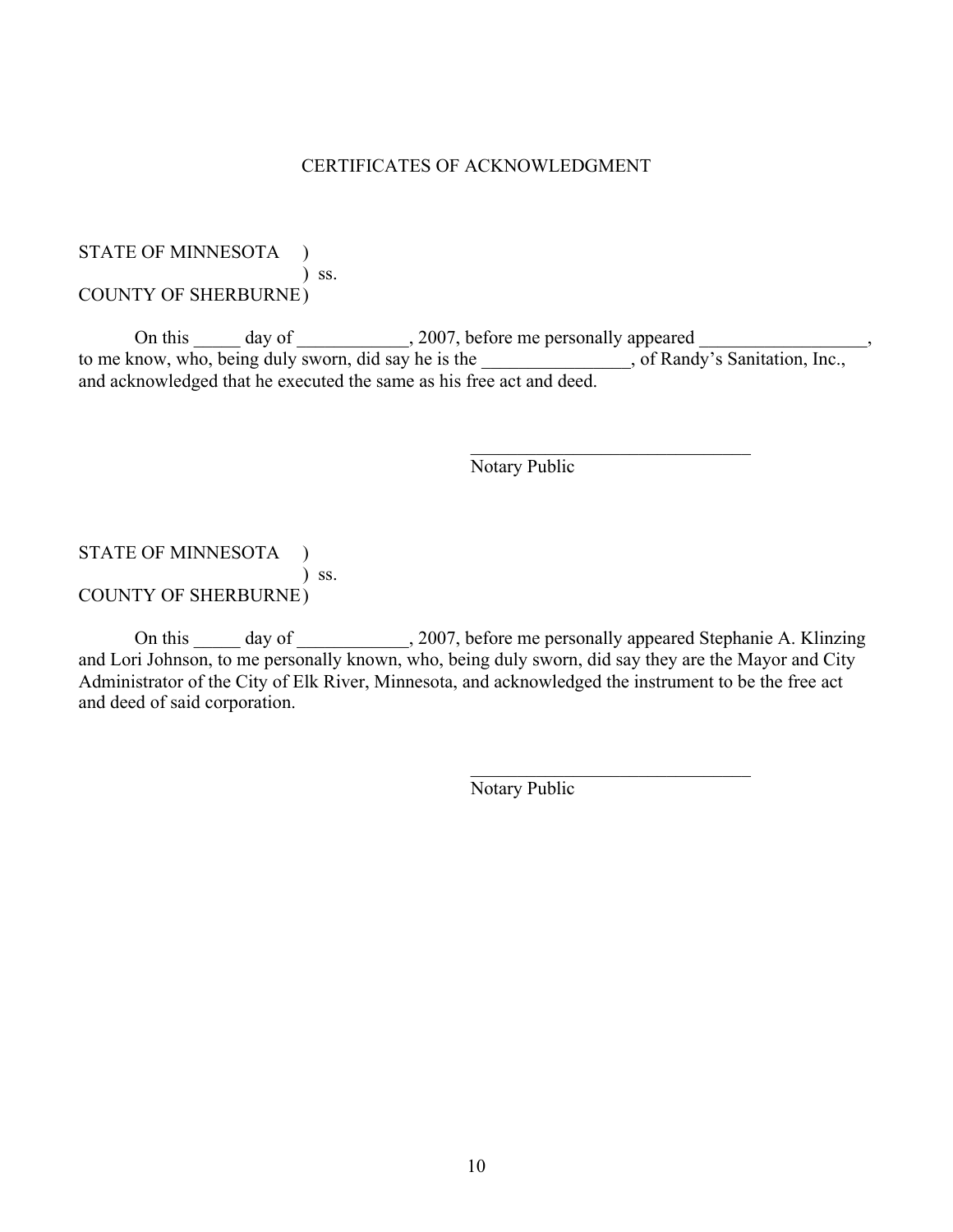# **ATTACHMENT A**

# **1) City Hall:**

- a)  $2 3$  yard trash dumpster (weekly)
- b) 2 –2 yard cardboard mixed paper dumpster (weekly)
- c) City supplied bins for glass, aluminum & plastic recycling (weekly)
- d)  $1 95$  gallon Cart for Organics (weekly)
- e) 1 95 gallon Locking Cart for Document Destruction (as needed)

# **2) Street Department:**

a)  $2 - 6$  yard trash dumpster (weekly)

# **3) Liquor Stores:**

# a) **Northbound**

- i)  $1 3$  yard trash dumpster (weekly)
- ii) City supplied 68 gallon cart for co-mingled recycling (bi-weekly)
- b) **Westbound**
	- i)  $1 2$  yard trash dumpster (weekly)
	- ii) City supplied 68 gallon cart for co-mingled recycling (bi-weekly)

# **4) Wastewater Treatment Plant:**

- a)  $1 2$  yard locking trash dumpster (weekly)
- b)  $2 1$  yard locking trash dumpster (weekly) (screen waste)

# **5) Fire Station:**

a)  $1 - 2$  yard locking trash dumpster (bi-weekly)

# **6) Library:**

- a) 2 90 gallon trash barrels
- b) City supplied bins for glass, aluminum and plastic recycling (weekly)

# **7) Ice Arena**

- a)  $1 4$  yard trash dumpster (twice weekly 6 months, and weekly 6 months)
- b)  $1 2$  yard cardboard mixed paper dumpster (bi-weekly)
- c)  $1 90$  gallon plastic recycling (#1 and #2) bin (bi-weekly)

# **8) Youthbound:**

- a)  $1 90$  gallon trash barrel
- b)  $1 90$  gallon co-mingled recycling (bi-weekly)

# **9) Downtown:**

a) 22 – refuse containers/downtown business district. Pickup Monday and Friday from April  $1<sup>st</sup>$  to September  $30^{th}$ . Monday pickup October  $1^{st}$  through March  $31^{st}$ .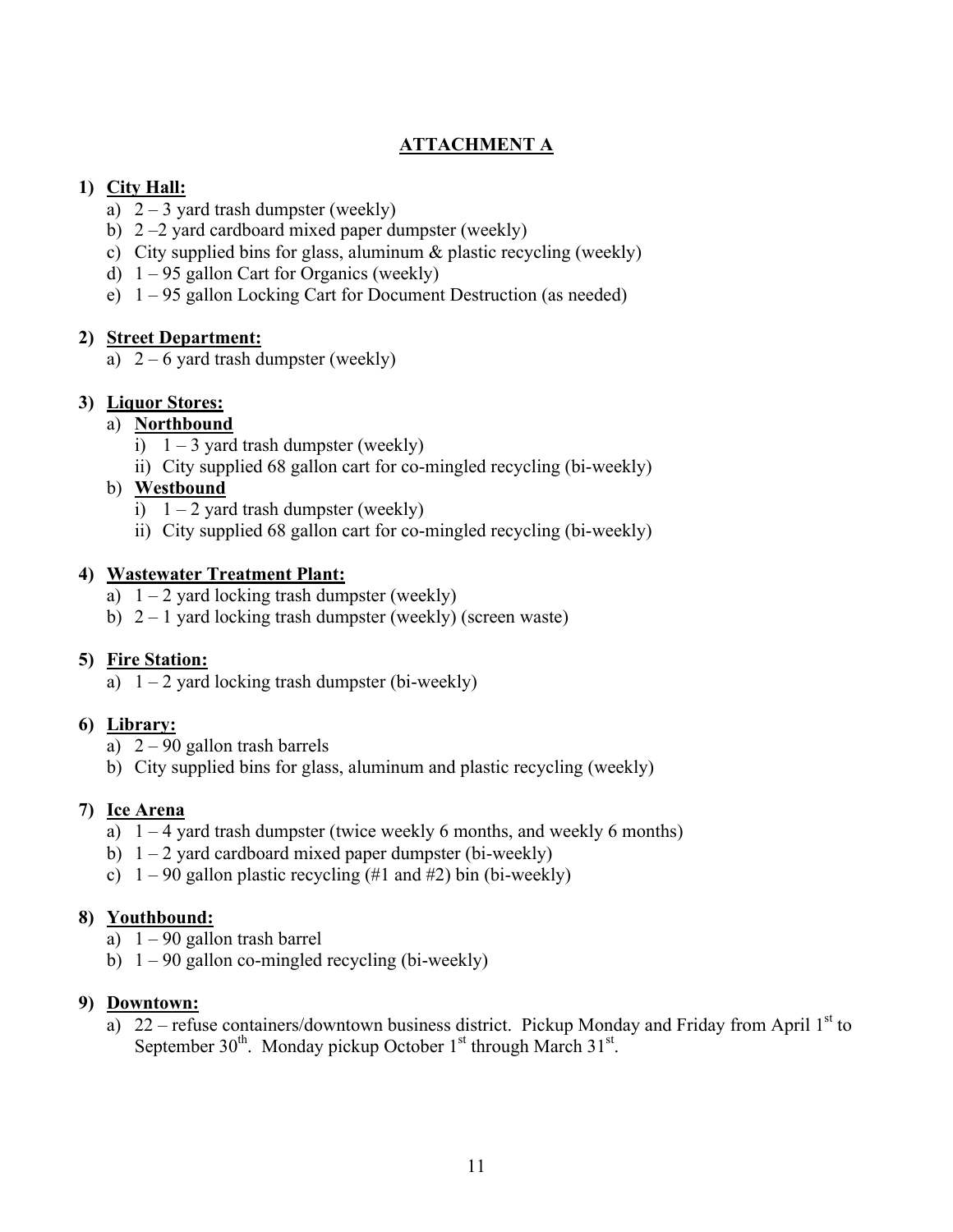### **10) Pinewood Golf Course (18150 Waco St):**

a)  $1 - 3$  yard locking trash dumpster (weekly). Pickup Mondays weekly from April 1<sup>st</sup> to September 30<sup>th</sup>. One final pick-up on October  $31^{st}$ . City staff will remove barrels on November  $1^{st}$  – no pick-up November  $1<sup>st</sup>$  through March  $31<sup>st</sup>$ .

## **11) Parks and Ball Fields**

a)  $1 - 6$  yard locking trash dumpster for Lion's Park \*\* (weekly)

Other services as described below:

| # OF CONTAINERS<br>(68-gallon containers provided by the city)       |
|----------------------------------------------------------------------|
| 10 refuse                                                            |
| 10 refuse $\&$ 6 recycling corrals                                   |
| 20 refuse                                                            |
| 4 refuse                                                             |
| 4 refuse<br>2 refuse<br>2 refuse<br>2 refuse<br>2 refuse<br>4 refuse |
|                                                                      |

\* Pickup Mondays weekly from April  $1<sup>st</sup>$  to September  $30<sup>th</sup>$ . One final pickup on October 31 $st$ . City staff will remove barrels on November 1 $st$  – no pick-up November 1 $st$ through March  $31^{\text{st}}$ .

\*\* Pickup Monday and Friday from April 1<sup>st</sup> to September 30<sup>th</sup>. One final pickup on October  $31<sup>st</sup>$ . City staff will remove barrels on November  $1<sup>st</sup>$  – no pick-up November  $1<sup>st</sup>$  through March  $31^{\text{st}}$ .